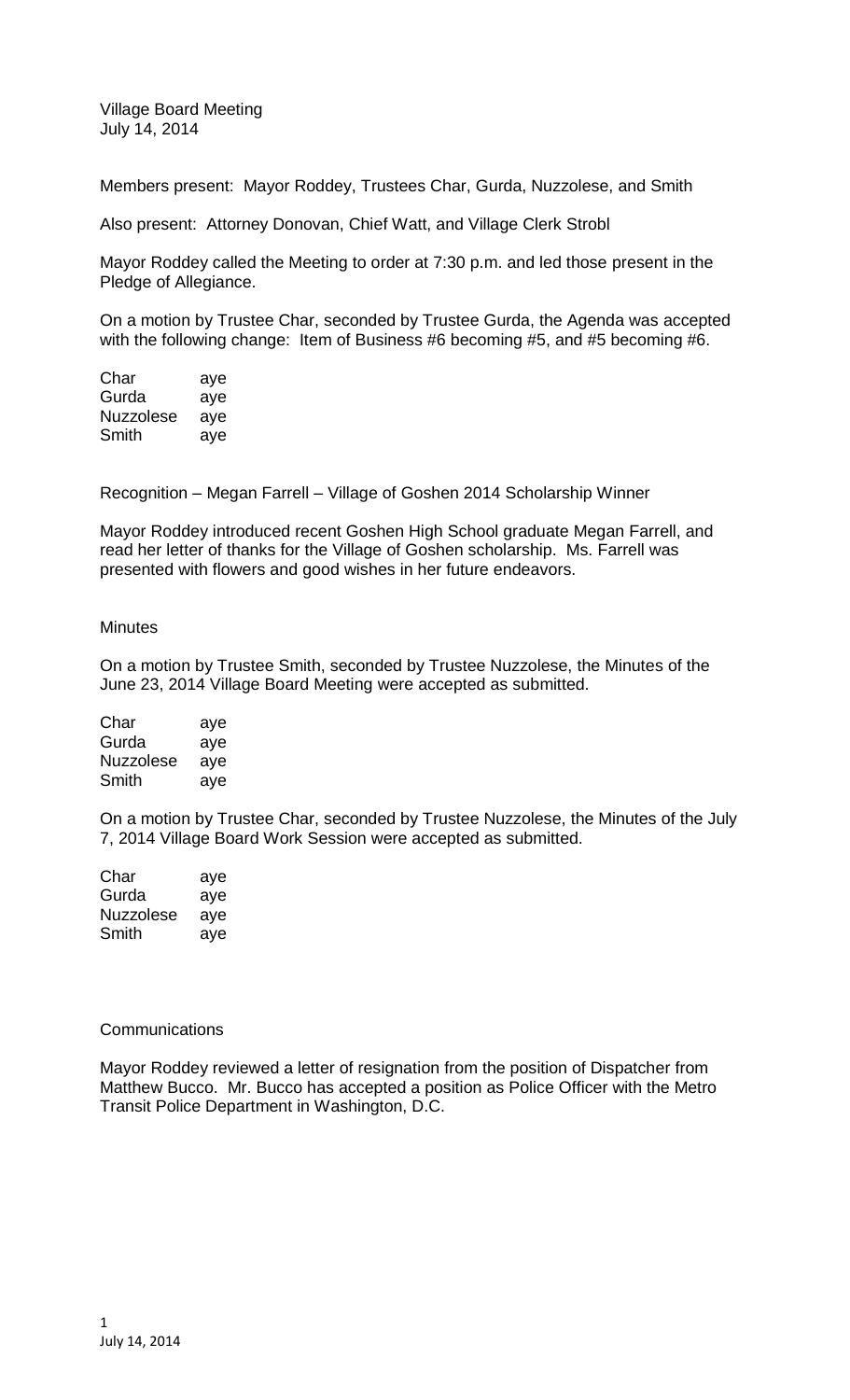Items of Business

On a motion by Trustee Char, seconded by Trustee Gurda, bills as examined by members of the Board were approved in accordance with Abstract 2014/2015 number 2, check numbers 7199 through 7342, in the amount of \$448,350.18.

| Char             | aye |
|------------------|-----|
| Gurda            | aye |
| <b>Nuzzolese</b> | aye |
| Smith            | aye |

On a motion by Trustee Char, seconded by Trustee Smith, Jeremy Cohen is hereby appointed part-time Dispatcher for the Village of Goshen Police Department at a salary of \$16.25 per hour. This appointment is effective upon successful completion of a preemployment physical exam, and pre-employment paperwork.

| Char             | aye |
|------------------|-----|
| Gurda            | aye |
| <b>Nuzzolese</b> | aye |
| Smith            | aye |

On a motion by Trustee Nuzzolese, seconded by Trustee Char, William F. Babcock III is hereby appointed part-time Dispatcher for the Village of Goshen Police Department at a salary of \$16.25 per hour. This appointment is effective upon successful completion of a pre-employment physical exam, and pre-employment paperwork.

| Char             | aye |
|------------------|-----|
| Gurda            | aye |
| <b>Nuzzolese</b> | aye |
| Smith            | aye |

Trustee Char moved the following, which was seconded by Trustee Gurda:

**WHEREAS,** the Village of Goshen has heretofore determined to undertake a project known as the "New Prospect Water Storage Tank" which project is more fully described in a "Notice of Lead Agency Declaration" attached to this Resolution; and

**WHEREAS**, it is the intent of the Village Board of the Village of Goshen to be Lead Agency for the project pursuant to Part 617 of the implementing regulations of Article 8 of the Environmental Conservation law;

# **NOW**, **THEREFORE**, it is hereby

**RESOLVED**, that the Village of Goshen Village Board declares its intent to be the Lead Agency in connection with the project known and described as the "New Prospect Water Storage Tank"; and it is further

**RESOLVED**, that the attached Notice of Lead Agency Declaration be circulated among all involved agencies identified in the attached Notice of Lead Agency Declaration; and it is further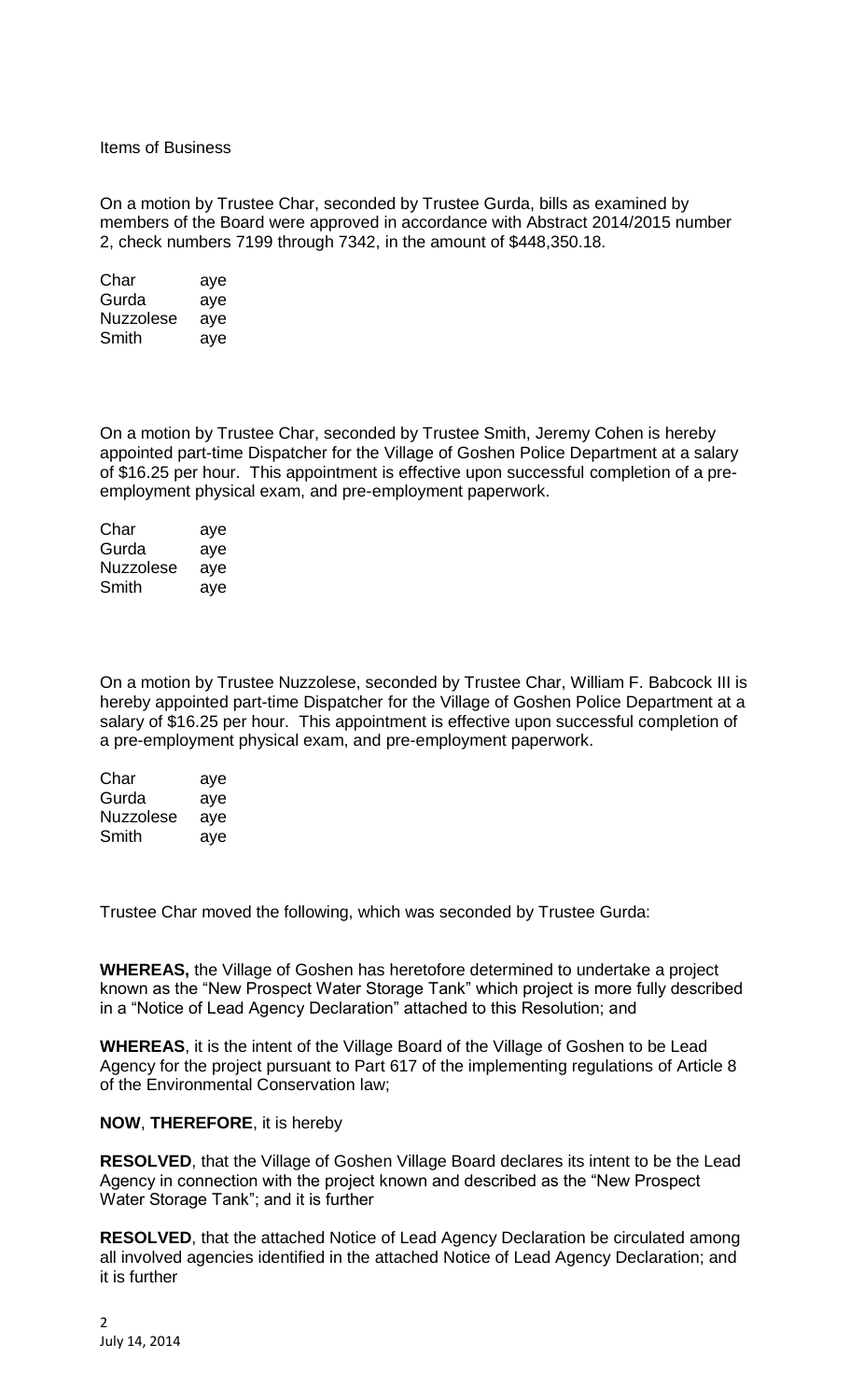**RESOLVED**, that the Village Board of the Village of Goshen shall become the Lead Agency unless one of the involved agencies, within the time allotted by law, properly notifies the Village of their intent to be Lead Agency at which time any dispute shall be resolved pursuant to law.

| Char      | aye |
|-----------|-----|
| Gurda     | aye |
| Nuzzolese | aye |
| Smith     | aye |

Trustee Gurda moved the following, which was seconded by Trustee Smith:

**WHEREAS,** pursuant to the implementing regulations of Article 8 of the New York State *Environmental Conservation Law* set forth in the *New York Code of Rules and Regulations* at Part 617 et seq., the Board of Trustees for the Village of Goshen has heretofore been designated as Lead Agency in connection with the project known as the "Village of Goshen Wellfield Development"; and

**WHEREAS**, the Board of Trustees, as Lead Agency, has heretofore issued a negative declaration in connection with this project; and

**WHEREAS**, there has been no material change in circumstance regarding any relevant environmental issues related to this project since the adoption of the negative declaration; and

**WHEREAS**, there has been no material change in any proposed construction detail of the project except for the determination to cross the Wallkill River with the water line under the River as opposed to suspending the water line from the County bridge spanning the river; one; and

**WHEREAS**, absent any material change in circumstances the Village Board finds it in the overall public interest and duly appropriate and proper under the circumstances to re-affirm the negative declaration previously issued regarding his project; and

# **NOW**, **THEREFORE**, it is hereby

**RESOLVED**, that the Village Board of the Village of Goshen, as Lead Agency, hereby re-affirms the adoption of the heretofore issued negative declaration regarding the project known and designated as the "Village of Goshen Wellfield Development" and further finds that accordingly no further review pursuant to the SEQRA regulations is needed or required.

| Char             | aye |
|------------------|-----|
| Gurda            | aye |
| <b>Nuzzolese</b> | aye |
| Smith            | ave |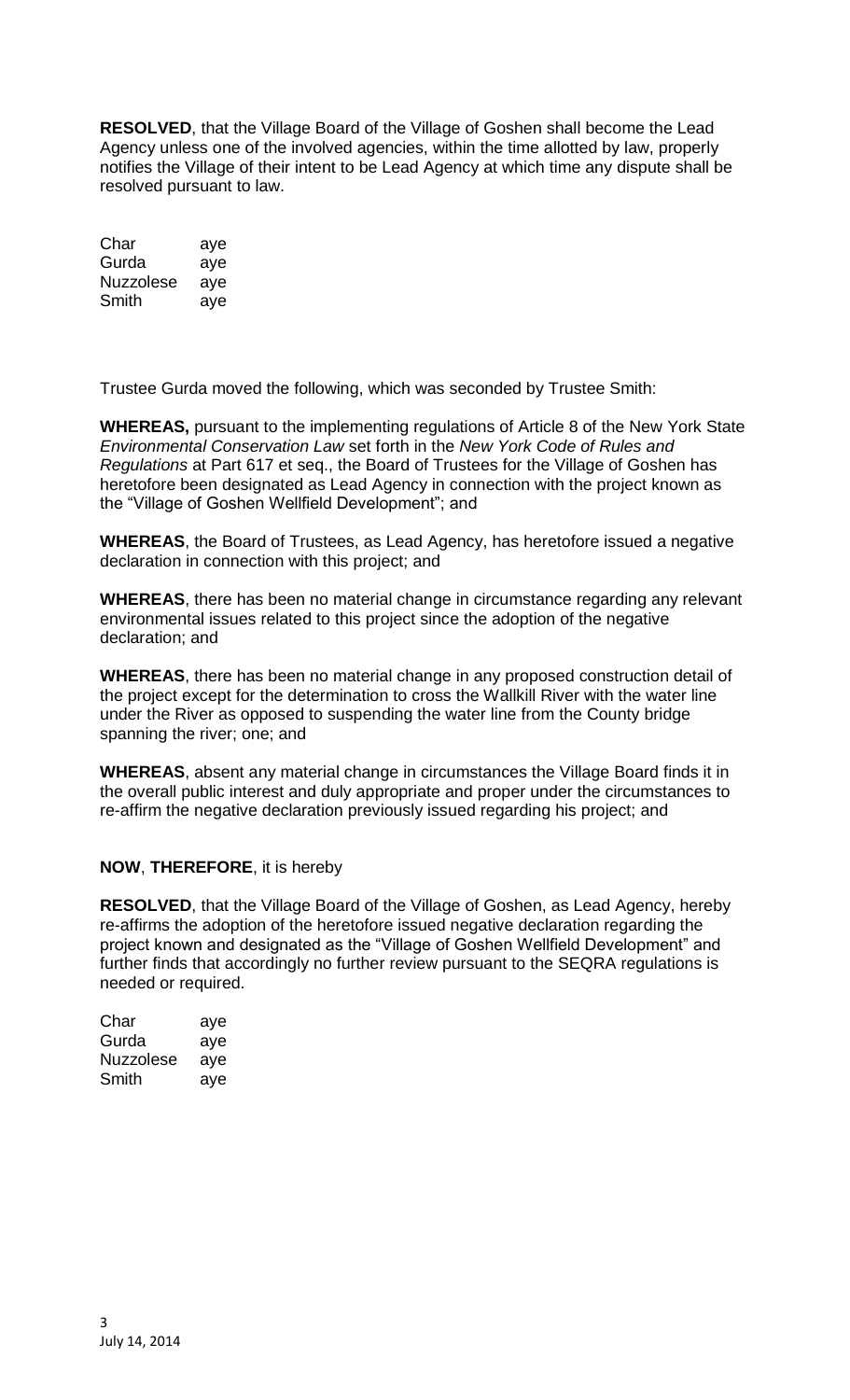#### EXTRACT OF MINUTES

#### Meeting of the Board of Trustees of the

Village of Goshen, in the

## County of Orange, New York

July 14, 2014

\* \* \*

A regular meeting of the Board of Trustees of the Village of Goshen, in the County of Orange, New York, was held at the Village Hall, 276 Main Street, Goshen, New York, on July 14, 2014.

There were present: Hon. Kyle Roddey, Mayor, and

Trustees: Edward Char

Christopher Gurda

Michael Nuzzolese

Peter Smith

Also present: Margaret G. Strobl, Village Clerk

 $\ddot{x}$ 

Trustee Char offered the following resolution and moved its adoption:

BOND RESOLUTION OF THE VILLAGE OF GOSHEN, NEW YORK, ADOPTED JULY 14, 2014, AUTHORIZING THE CONSTRUCTION OF IMPROVEMENTS FOR THE PURPOSE OF DEVELOPING A NEW GROUNDWATER SOURCE OF SUPPLY FOR THE VILLAGE WATER SYSTEM, STATING THE ESTIMATED MAXIMUM COST THEREOF IS \$1,300,000, APPROPRIATING SAID AMOUNT FOR SUCH PURPOSE, AND AUTHORIZING THE ISSUANCE OF BONDS IN THE PRINCIPAL AMOUNT OF NOT TO EXCEED \$1,300,000 TO FINANCE SAID APPROPRIATION

THE BOARD OF TRUSTEES OF THE VILLAGE OF GOSHEN, IN THE COUNTY OF ORANGE, NEW YORK, HEREBY RESOLVES (by the favorable vote of not less than two-thirds of all the members of said Board of Trustees) AS FOLLOWS: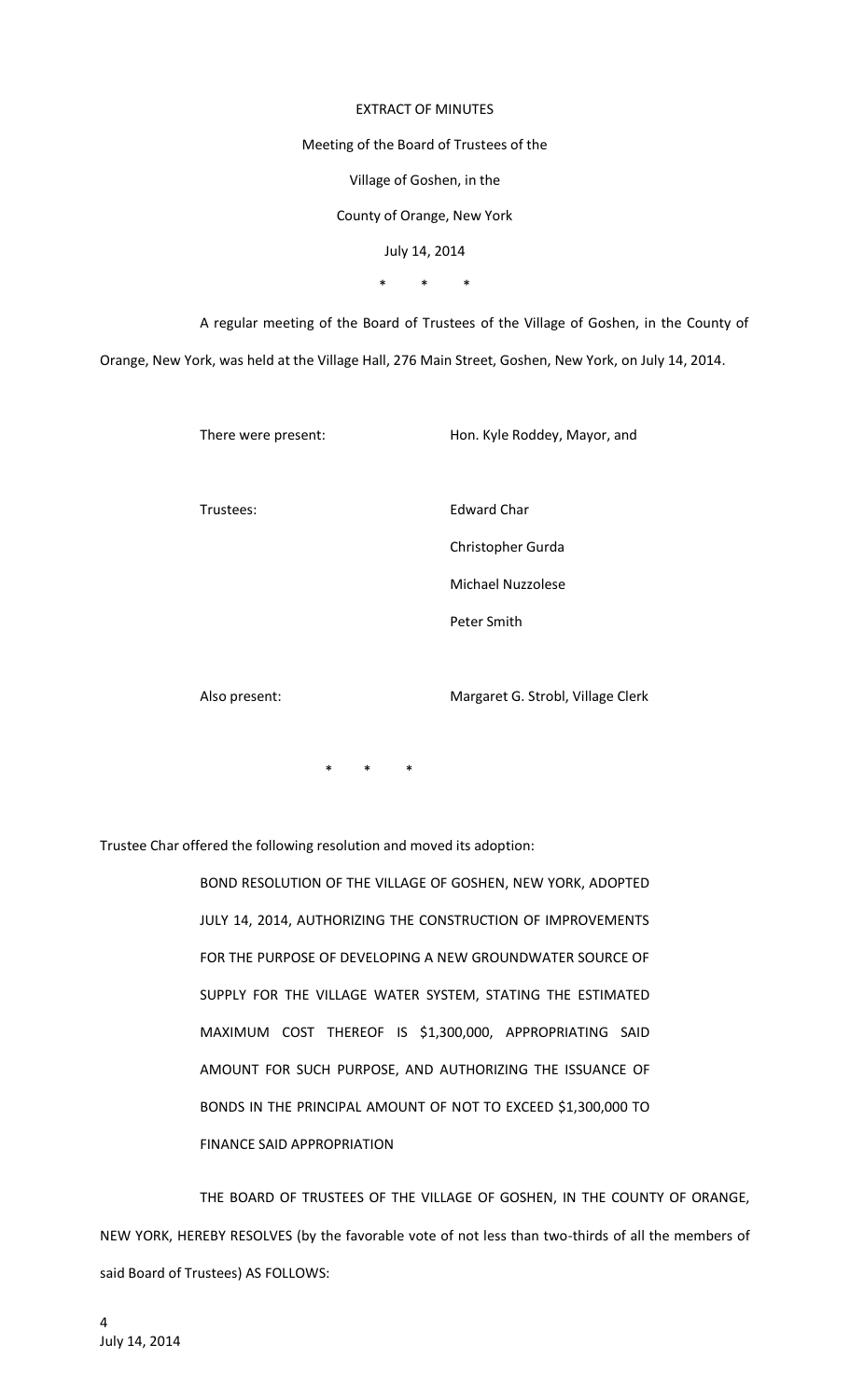Section 1. The Village of Goshen, in the County of Orange, New York (herein called the "Village"), is hereby authorized to construct improvements for the purpose of developing a new groundwater source of supply for the Village water system, including acquisition of land, testing, permitting and the construction of water supply, treatment and transmission facilities. The estimated maximum cost thereof, including preliminary costs and costs incidental thereto and the financing thereof, is \$1,300,000 and said amount is hereby appropriated for such purpose. The plan of financing includes the issuance of not to exceed \$1,300,000 bonds of the Village to finance said appropriation, and the levy and collection of taxes on all the taxable real property in the Village to pay the principal of said bonds and the interest thereon as the same shall become due and payable.

Section 2. Bonds of the Village in the principal amount of \$1,300,000 are hereby authorized to be issued pursuant to the provisions of the Local Finance Law, constituting Chapter 33-a of the Consolidated Laws of the State of New York (herein called the "Law"), to finance said appropriation.

Section 3. The following additional matters are hereby determined and declared:

(a) The period of probable usefulness applicable to the object or purpose for which said bonds are authorized to be issued, within the limitations of Section 11.00 a. 1 of the Law, is forty (40) years.

(b) The proceeds of the bonds herein authorized, and any bond anticipation notes issued in anticipation of said bonds, may be applied to reimburse the Village for expenditures made after the effective date of this resolution for the purpose for which said bonds are authorized. The foregoing statement of intent with respect to reimbursement is made in conformity with Treasury Regulation Section 1.150-2 of the United States Treasury Department.

(c) The proposed maturity of the bonds authorized by this resolution will exceed five (5) years.

Section 4. Each of the bonds authorized by this resolution, and any bond anticipation notes issued in anticipation of the sale of said bonds, shall contain the recital of validity as prescribed by Section 52.00 of the Law and said bonds, and any notes issued in anticipation of said bonds, shall be general obligations of the Village, payable as to both principal and interest by general tax upon all the taxable real property within the Village. The faith and credit of the Village are hereby irrevocably pledged to the punctual payment of the principal of and interest on said bonds, and any notes issued in anticipation of the sale of said bonds, and provision shall be made annually in the budget of the Village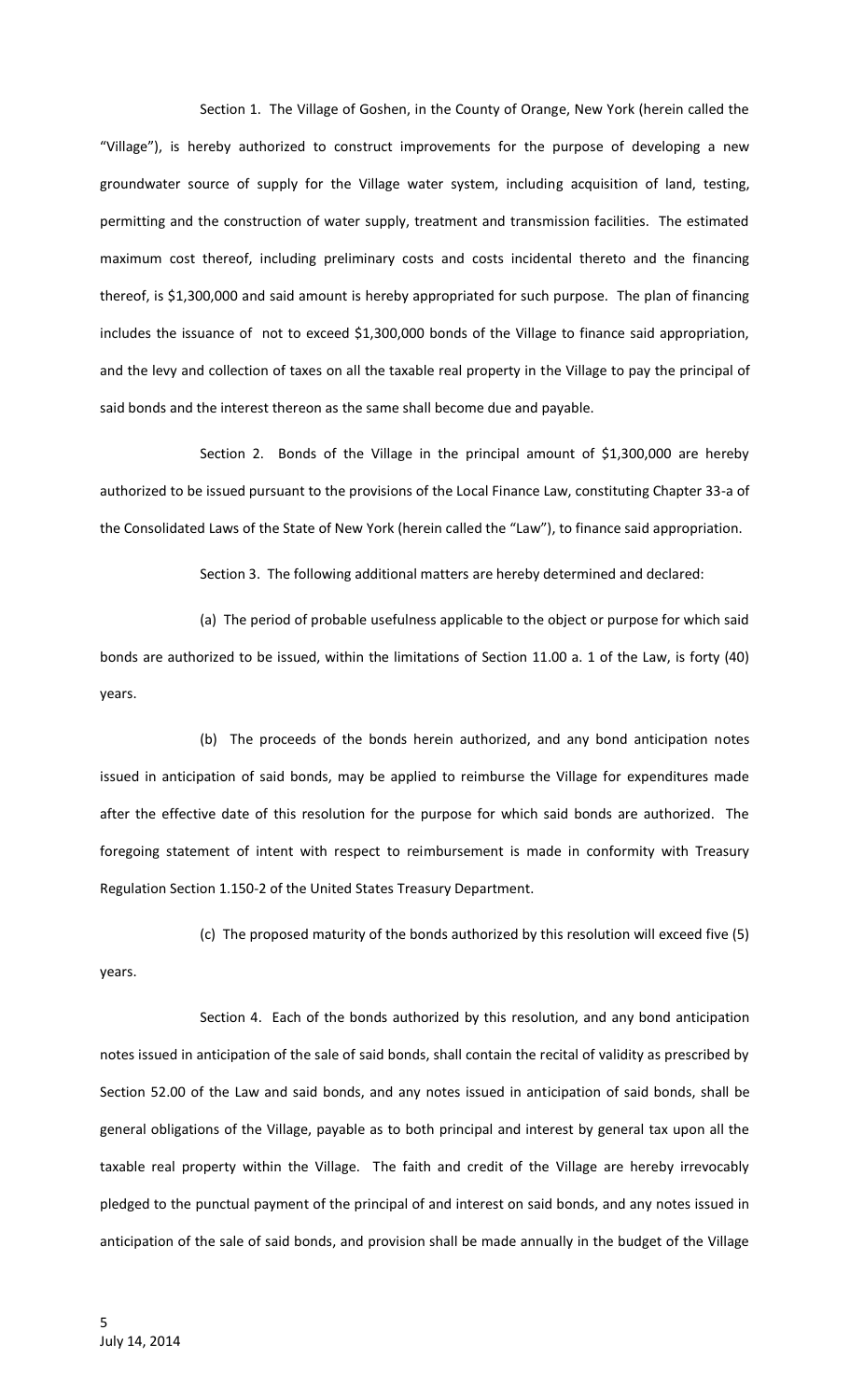by appropriation for (a) the amortization and redemption of the bonds and any notes in anticipation thereof to mature in such year and (b) the payment of interest to be due and payable in such year.

Section 5. Subject to the provisions of this resolution and of the Law and pursuant to the provisions of Section 21.00 of the Law relative to the authorization of bonds with substantially level or declining annual debt service, Section 30.00 relative to the authorization of the issuance of bond anticipation notes and Section 50.00 and Sections 56.00 to 60.00 and Section 168.00 of the Law, the powers and duties of the Board of Trustees relative to authorizing bond anticipation notes and prescribing the terms, form and contents and as to the sale and issuance of the bonds herein authorized, and of any bond anticipation notes issued in anticipation of said bonds, and the renewals of said bond anticipation notes, and as to executing agreements for credit enhancement, are hereby delegated to the Village Treasurer, the chief fiscal officer of the Village.

Section 6. The validity of the bonds authorized by this resolution, and of any notes issued in anticipation of the sale of said bonds, may be contested only if:

- (a) such obligations are authorized for an object or purpose for which the Village is not authorized to expend money, or
- (b) the provisions of law which should be complied with at the date of the publication of such resolution, or a summary thereof, are not substantially complied with,

and an action, suit or proceeding contesting such validity is commenced within twenty days after the date of such publication, or

(c) such obligations are authorized in violation of the provisions of the constitution.

Section 7. This bond resolution is subject to a permissive referendum and the Village Clerk is hereby authorized and directed, within ten (10) days after the adoption of this resolution, to publish or cause to be published, in full, in the *"Goshen Independent,"* a newspaper having a general circulation within said Village and hereby designated the official newspaper of the Village for such publication, and posted in at least six (6) public places and in each polling place in the Village, a Notice in substantially the following form: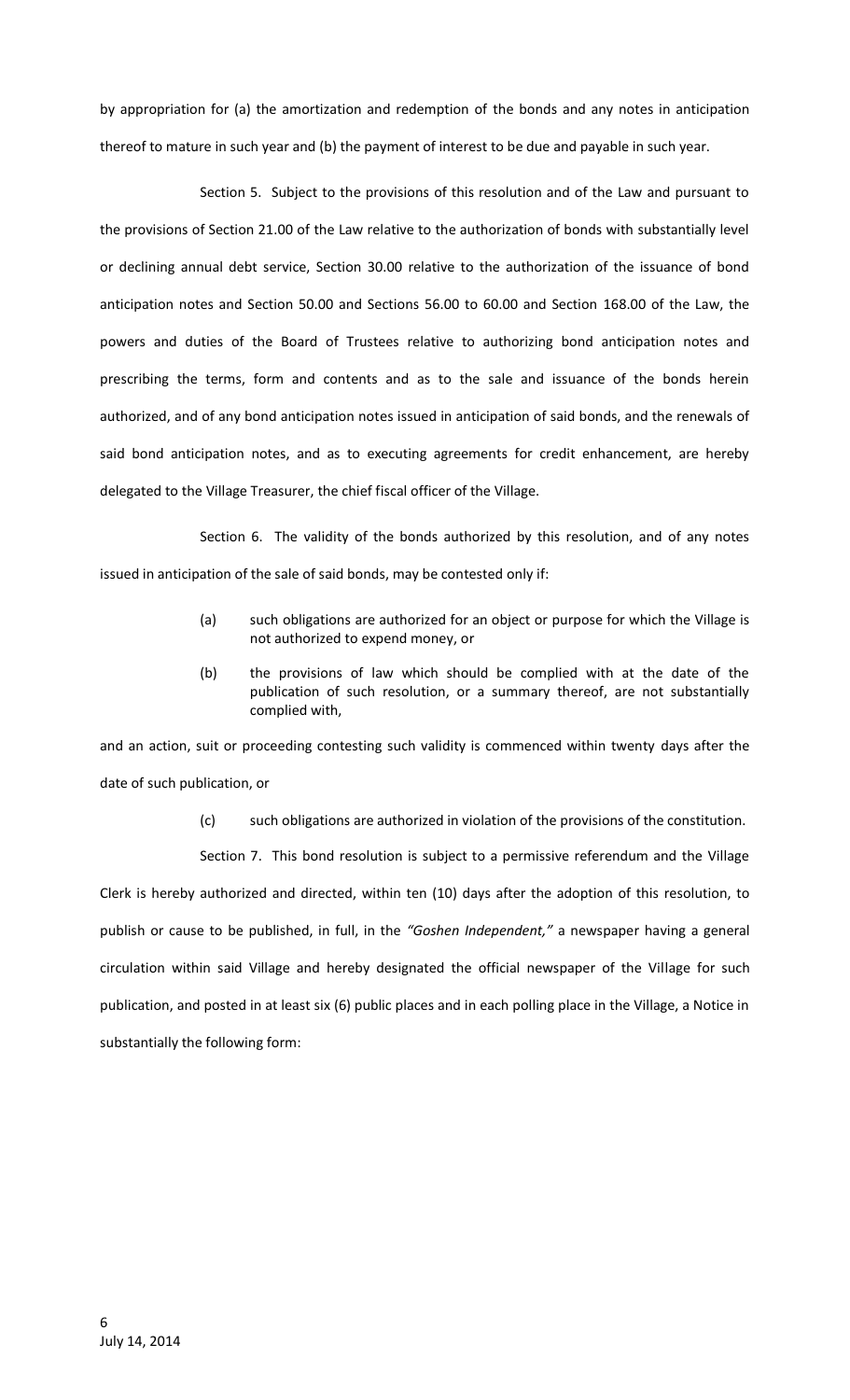## VILLAGE OF GOSHEN, NEW YORK

PLEASE TAKE NOTICE that on July 14, 2014, the Board of Trustees of the Village of

Goshen, in the County of Orange, New York, adopted a bond resolution entitled:

"Bond Resolution of the Village of Goshen, New York, adopted July 14, 2014, authorizing the construction of improvements for the purpose of developing a new groundwater source of supply for the Village water system, stating the estimated maximum cost thereof is \$1,300,000, appropriating said amount for such purpose, and authorizing the issuance of bonds in the principal amount of not to exceed \$1,300,000 to finance said appropriation,"

an abstract of such bond resolution, concisely stating the purpose and effect thereof, being as follows:

FIRST: AUTHORIZING said Village to construct improvements for the purpose of developing a new groundwater source of supply for the Village water system, including acquisition of land, testing, permitting and the construction of water supply, treatment and transmission facilities; STATING the estimated maximum cost thereof, including preliminary costs and costs incidental thereto and the financing thereof, is \$1,300,000; APPROPRIATING said amount for such purpose; and STATING the plan of financing includes the issuance of not to exceed \$1,300,000 bonds of the Village to finance said appropriation, and the levy of a tax upon all the taxable real property within the Village to pay the principal of said bonds and interest thereon;

SECOND: AUTHORIZING the issuance of not to exceed \$1,300,000 bonds of the Village pursuant to the Local Finance Law of the State of New York (the "Law") to finance said appropriation;

THIRD: DETERMINING and STATING the period of probable usefulness applicable to the purpose for which said bonds are authorized to be issued is forty (40) years; the proceeds of said bonds and any bond anticipation notes issued in anticipation thereof may be applied to reimburse the Village for expenditures made after the effective date of this bond resolution for the purpose for which said bonds are authorized; and the proposed maturity of said bonds will exceed five (5) years;

FOURTH: DETERMINING that said bonds and any bond anticipation notes issued in anticipation of said bonds and the renewals of said bond anticipation notes shall be general obligations of the Village; and PLEDGING to their payment the faith and credit of the Village;

FIFTH: DELEGATING to the Village Treasurer the powers and duties as to the issuance of said bonds, and any bond anticipation notes issued in anticipation of said bonds, or the renewals thereof; and

SIXTH: DETERMINING that the bond resolution is subject to a permissive referendum.

DATED: July 14, 2014 Margaret G. Strobl

Village Clerk

Section 8. The Village Clerk is hereby authorized and directed, after said bond resolution shall take effect, to cause said bond resolution to be published, in summary, in the newspaper referred to in Section 7 hereof, and hereby designated the official newspaper for said publication, together with a Notice in substantially the form as provided by Section 81.00 of the Law.

\* \* \*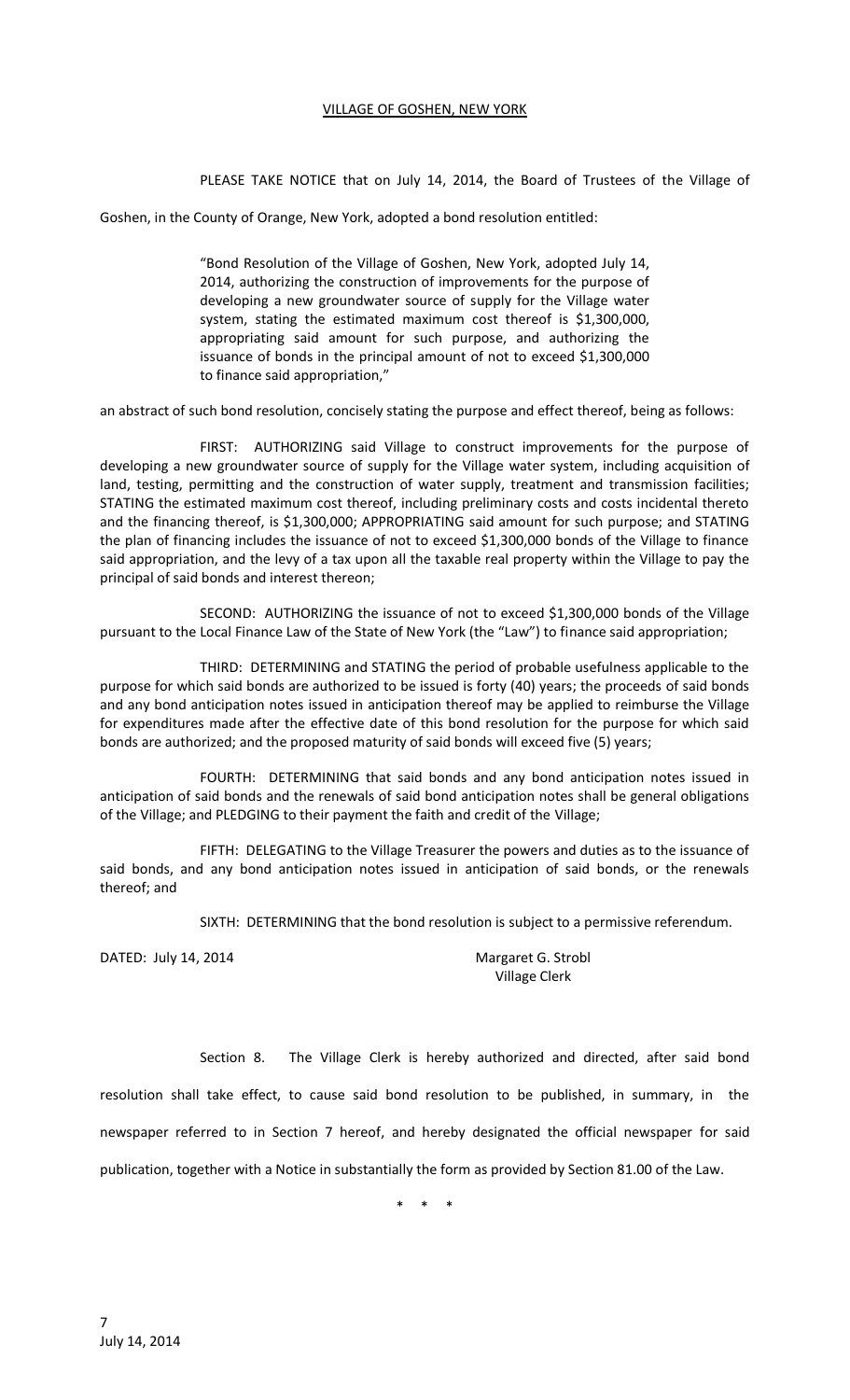The adoption of the foregoing resolution was duly put to a vote on roll call, which resulted as follows:

AYES: 4

NOES: 0

The resolution was declared adopted.

\*\*\*\*\*\*\*\*